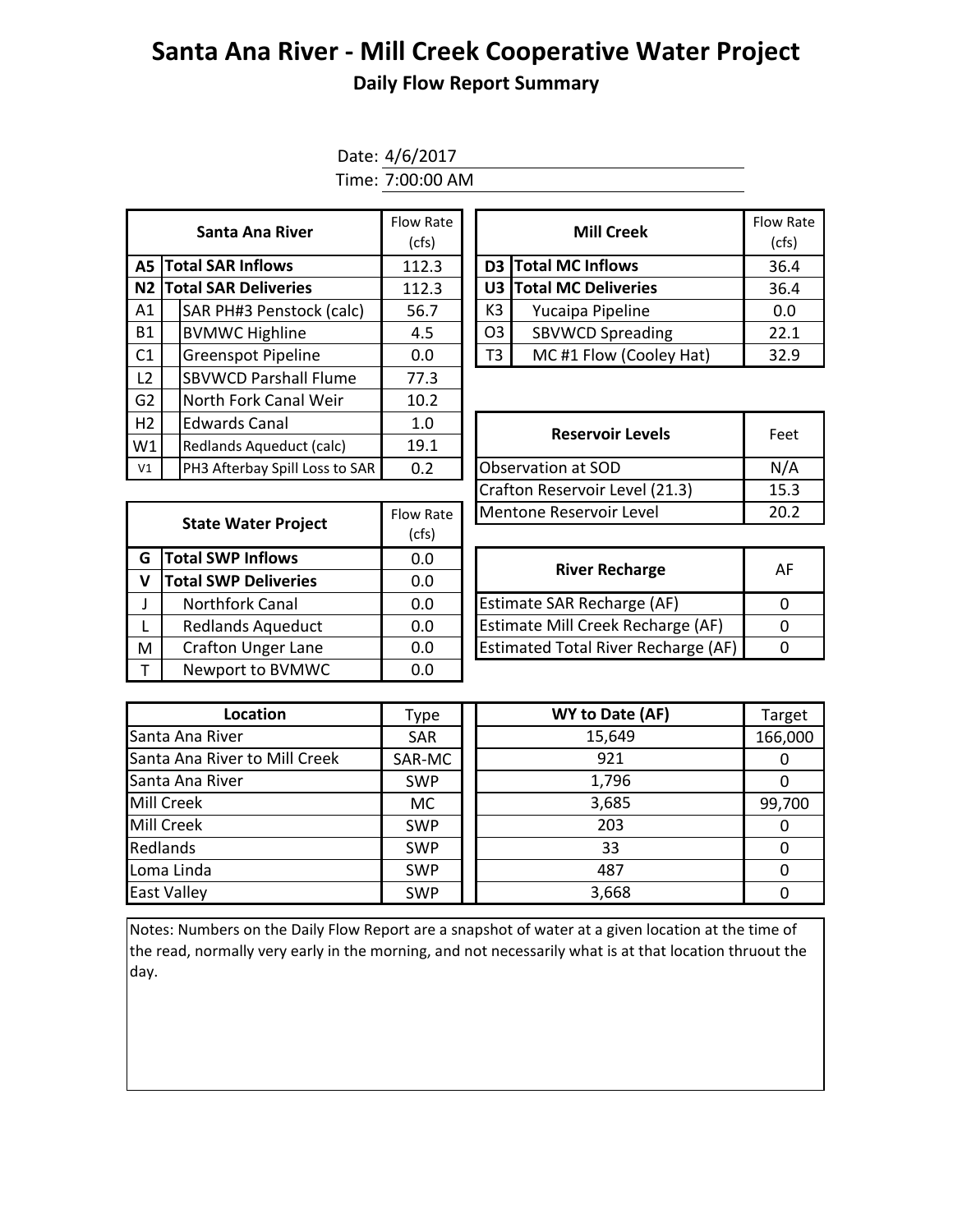## **Santa Ana River - Mill Creek Cooperative Water Project**

**Daily Flow Report**

|                 |                                                                  |               |                      | Date:<br>Time:                                          | 4/6/2017<br>7:00:00 AM       |                               |                                                           |               |                        |                                                                 |                            |
|-----------------|------------------------------------------------------------------|---------------|----------------------|---------------------------------------------------------|------------------------------|-------------------------------|-----------------------------------------------------------|---------------|------------------------|-----------------------------------------------------------------|----------------------------|
|                 |                                                                  |               |                      |                                                         | <b>State Water Project</b>   |                               |                                                           |               |                        |                                                                 |                            |
|                 | <b>Inflows</b>                                                   |               |                      |                                                         |                              |                               | <b>Deliveries</b>                                         |               |                        |                                                                 |                            |
| A               | <b>BBMWD In-lieu</b>                                             | 0.0           | н                    | <b>EVWD Treatment Plant</b>                             | 0.0                          | М                             | <b>Crafton Unger Lane</b>                                 | 0.0           | s                      | <b>SBCFCD Grove</b>                                             | 0.0                        |
| B               | Muni test at Greenspot Station                                   | 0.0           |                      | Santa Ana Low Turnout                                   | 0.0                          | N                             | <b>BVMWC Boullioun Box</b>                                | 0.0           |                        | Newport for BVMWC                                               | 0.0                        |
| c               | <b>Exchange Water</b>                                            | 0.0           |                      | Northfork Canal                                         | 0.0                          | P                             | <b>SARC West</b>                                          | 0.0           |                        | M/C spreading at Zanja Tate                                     | 0.0                        |
| D               | <b>Purchased Water</b>                                           | 0.0           | К                    | <b>Edwards Canal</b>                                    | 0.0                          | Q                             | Zanja                                                     | 0.0           | W                      | <b>Tres Lagos</b>                                               | 0.0                        |
| Ε               | Redlands Aqueduct Leakage                                        | 0.0           |                      | <b>Redlands Aqueduct</b>                                | 0.0                          | $\mathsf R$                   | <b>Tate Treatment Plant</b>                               | 0.0           | v                      | <b>Total SWP Deliveries</b>                                     | 0.0                        |
| F               | Recharge Project                                                 | 0.0           |                      |                                                         |                              |                               |                                                           |               |                        |                                                                 |                            |
| G               | <b>Total SWP Inflows</b>                                         | 0.0           |                      |                                                         |                              |                               |                                                           |               |                        |                                                                 |                            |
|                 |                                                                  |               |                      |                                                         |                              |                               | Santa Ana River Inflows                                   |               |                        |                                                                 |                            |
|                 | <b>SAR PH #3 Penstock (calc)</b>                                 |               |                      | <b>BVMWC Highline</b>                                   |                              |                               | <b>SOD Release Subtotal</b>                               |               |                        | <b>Total SAR Inflows</b>                                        |                            |
| G <sub>2</sub>  | Northfork Canal Weir                                             | 10.2          | A2                   | Newport                                                 | 0.0                          |                               | D1 BVMWC River PU (USGS)                                  | 9.8           |                        | A1 SAR PH #3 Penstock (calc)                                    | 56.7                       |
| H2              | <b>Edwards Canal</b>                                             | 1.0           | D <sub>2</sub>       | <b>Boullioun Box Weir</b>                               | 4.5                          | E1                            | Main River Gage (USGS)                                    | 41.3          | <b>B1</b>              | <b>BVMWC Highline</b>                                           | 4.5                        |
| J2              | Tailrace Valve to Parshall Flume                                 | 36.0          | E <sub>2</sub>       | Boullioun Box to Zanja                                  | 0.0                          |                               |                                                           | minus         | C1                     | Greenspot Pipeline                                              | 0.0                        |
| K2              | Northfork Parshall Flume                                         | 0.0           | F <sub>2</sub>       | SBVWCD Mill Creek Spreading                             | 0.0                          |                               | F1 Greenspot Spill                                        | 0.0           | D <sub>1</sub>         | <b>BVMWC River PU (USGS)</b>                                    | 9.8                        |
| V1              | PH#3 Afterbay SpillLoss to SAR                                   | 0.2           | <b>B1</b>            | <b>BVMWC Highline</b>                                   | 4.5                          | Z1                            | <b>SOD Release Subtotal</b>                               | 51.1          | $\mathbb{E}1$          | Main River Gage (USGS)                                          | 41.3<br>□                  |
|                 | W1 Redlands Aqueduct / Sandbox                                   | 19.5          |                      | Other                                                   |                              |                               | Seven Oaks Dam                                            |               | D <sub>1</sub> a<br>A5 | BV Pick-Up gated                                                |                            |
|                 | Y1 Redlands Sandbox Spill                                        | 0.0<br>minus  |                      | J1 Big Bear Lake Release                                | 0.4                          | W                             | Observation at SOD                                        | N/A           |                        | <b>Total SAR Inflows</b>                                        | 112.3                      |
| D1              | <b>BVMWC River PU (USGS)</b>                                     | 9.8           | L1                   | SCE SAR AVM (SCADA)                                     | 63.0                         | $\pmb{\chi}$                  | SOD Reservoir Elevation (scada)                           | 2189.1        |                        | <b>Edison Generation</b>                                        |                            |
| 1               | <b>Redlands Tunnel</b>                                           | 0.4           | X1                   | SAR-MC Spread (Red. Aqueduct)                           | 6.1                          |                               | <b>Debris Pool Elevation</b>                              | 0.0           |                        | <b>SAR PH#1 Generating</b>                                      | □                          |
| $\mathbf{A1}$   | SAR PH #3 Penstock (calc)                                        | 56.7          |                      |                                                         |                              |                               |                                                           |               |                        | SAR PH#3 Generating                                             | ⊡                          |
| K1              | <b>PH3# Penstock (SCADA)</b>                                     | 56.7          |                      |                                                         |                              |                               |                                                           |               |                        |                                                                 |                            |
|                 |                                                                  |               |                      |                                                         |                              |                               | Santa Ana River Deliveries                                |               |                        |                                                                 |                            |
|                 | <b>Greenspot Pipeline</b>                                        |               |                      | <b>Tailrace Pipeline</b>                                |                              |                               | <b>SBVWCD Parshall FlumeTo Basins</b>                     |               |                        | <b>Deliveries</b>                                               |                            |
| M1              | <b>SBCFCD Grove</b>                                              | 0.0           | G <sub>2</sub>       | Northfork Canal Weir                                    | 10.2                         | J2                            | Tailrace Valve to Parshall Flume                          | 36.0          | V1                     | SAR PH #3 Afterbay Spill                                        | 0.2                        |
| N1              | <b>BVMWC Highline</b>                                            | 0.0           | H2                   | <b>Edwards Canal</b>                                    | 1.0                          | K <sub>2</sub>                | Northfork Parshall Flume                                  | 0.0           | W1                     | Redlands Aqueduct / Sandbox                                     | 19.5                       |
|                 | 01 Newport for BVMWC                                             | 0.0           | J2                   | Tailrace Valve to Parshall Flume                        | 36.0                         | H1                            | <b>SBVWCD Diversion</b>                                   | 41.3          | Y1                     | Redlands Sandbox Spill                                          | 0.0                        |
|                 | P1 SBVWCD Mill Creek Spreading                                   | 0.0           | K2                   | Northfork Parshall Flume                                | 0.0                          | L2                            | <b>SBVWCD Parshall Flume</b>                              | 77.3          | Z <sub>2</sub>         | Cuttle Weir To River                                            | 0.0                        |
| Q1              | Crafton WC Unger Lane                                            | 0.0           | 12                   | <b>Tailrace Pipeline</b>                                | 47.2                         |                               | Parshall Flume (SCADA)                                    | 77.3          | <b>B1</b>              | <b>BVMWC Highline</b>                                           | 4.5                        |
| R1              | <b>BVMWC Highline to Boullioun</b>                               | 0.0           |                      |                                                         |                              |                               |                                                           |               | C1                     | <b>Greenspot Pipeline</b>                                       | 0.0                        |
| S <sub>1</sub>  | Crafton WC Boullioun                                             | 0.0           |                      |                                                         |                              |                               | Irrigation                                                |               | 12                     | <b>Tailrace Pipeline</b>                                        | 47.2                       |
| T1              | Tate Pump Station to Zanja                                       | 0.0           |                      |                                                         |                              |                               | D2 Boullioun Box Weir                                     | 4.5           | L2                     | <b>SBVWCD Parshall Flume</b>                                    | 77.3                       |
|                 |                                                                  |               |                      |                                                         |                              |                               |                                                           |               |                        |                                                                 |                            |
| C1              | <b>Greenspot Pipeline</b>                                        | 0.0           |                      |                                                         |                              |                               |                                                           | minus         |                        |                                                                 | minus                      |
|                 |                                                                  |               |                      |                                                         |                              | <b>B2</b>                     | Gay Overflow                                              | 0.4           | J2                     | Tailrace Valve to Parshall Flume                                | 36.0                       |
|                 |                                                                  |               |                      |                                                         |                              | C <sub>2</sub>                | Irrigation                                                | 4.1           | K <sub>2</sub>         | Northfork Parshall Flume                                        | 0.0                        |
|                 |                                                                  |               |                      |                                                         |                              |                               |                                                           |               | $\mathsf{I}1$          | <b>Redlands Tunnel</b>                                          | 0.4                        |
|                 |                                                                  |               |                      |                                                         |                              |                               |                                                           |               | N2                     | <b>Total SAR Deliveries</b>                                     | 112.3                      |
|                 |                                                                  |               |                      |                                                         | <b>Mill Creek Inflows</b>    |                               |                                                           |               |                        |                                                                 |                            |
|                 | <b>Total MC Inflows</b>                                          |               |                      | Other                                                   |                              |                               |                                                           |               |                        |                                                                 |                            |
| A3              | <b>RPU Flow</b>                                                  | 13.0          | E3                   | M/C #1 Penstock Flow                                    | 32.9                         |                               |                                                           |               |                        |                                                                 |                            |
|                 | B3 M/C #3 Penstock                                               | 19.9          | F3                   | Stream Parshall Flume to Yucaipa                        | 0.0                          |                               |                                                           |               |                        |                                                                 |                            |
| C3              | <b>SBVWCD Mill Creek Diversion</b>                               | $3.5\,$       |                      | G3 Observation at Garnet                                | 0.0                          |                               |                                                           |               |                        |                                                                 |                            |
| D3              | <b>Total MC Inflows</b>                                          | 36.4          |                      |                                                         |                              |                               |                                                           |               |                        |                                                                 |                            |
|                 |                                                                  |               |                      |                                                         | <b>Mill Creek Deliveries</b> |                               | <b>Total MC Deliveries</b>                                |               |                        | Other                                                           |                            |
| 13              | <b>Yucaipa Pipeline</b><br>Yucaipa Regional Park                 | 0.0           | P <sub>3</sub>       | <b>MC#1 Flow (Cooley Hat)</b><br>Tate Inflow            | 14.0                         |                               | c3 SBVWCD Mill Creek Diversion                            | 3.5           |                        | H3 Mentone Reservoir Level                                      | 20.2                       |
| J3              | <b>Wilson Creek Spreading</b>                                    | 0.0           | Q3                   | East Weir to Mill Creek                                 | 12.5                         | T3                            | Mill Creek #1 Flow (Cooley Hat)                           | 32.9          | R3                     | Boullioun to BVMWC Highline                                     | 0.0                        |
| K3              | <b>Yucaipa Pipeline</b>                                          | 0.0           | S3                   | East Weir to Zanja                                      | 6.4                          | U3                            | <b>Total MC Deliveries</b>                                | 36.4          | V3                     | Zanja West Weir to CWC Canal                                    | 3.1                        |
|                 |                                                                  |               | T3                   | MC #1 Flow (Cooley Hat)                                 | 32.9                         |                               |                                                           |               | W3                     | Mill Creek PH #2,3 Afterbay Spill                               | 1.6                        |
|                 | <b>SBVWCD MC Spreading</b>                                       |               |                      |                                                         |                              |                               |                                                           |               | Y3                     | Crafton Reservoir Level (21.3)                                  | 15.3                       |
|                 | C3 SBVWCD Mill Creek Diversion                                   | 3.5           |                      |                                                         |                              |                               |                                                           |               |                        |                                                                 |                            |
| L3              | East Weir (MC)                                                   | 12.5          |                      |                                                         |                              |                               |                                                           |               |                        |                                                                 |                            |
|                 | M3 BVHL (SAR)                                                    | 0.0           |                      |                                                         |                              |                               |                                                           |               |                        |                                                                 |                            |
| X1              | SAR-MC Spread (Red. Aqueduct)                                    | 6.1           |                      |                                                         |                              |                               |                                                           |               |                        |                                                                 |                            |
| 03              | <b>SBVWCD MC Spreading</b>                                       | 22.1          |                      |                                                         |                              |                               |                                                           |               |                        |                                                                 |                            |
|                 |                                                                  |               |                      |                                                         | <b>SBVWCD Recharge</b>       |                               |                                                           |               |                        |                                                                 |                            |
|                 | Location                                                         | Type          |                      | Previous Day (AF)                                       |                              |                               | WY To Date (AF)                                           | <b>Target</b> |                        | Calendar Year To Date (AF)                                      | <b>Target</b>              |
|                 | A4 Santa Ana River                                               | SAR           | E4                   | 152.9                                                   |                              | 4                             | 15,648.6                                                  | 166,000       | 14                     | 14,746.0                                                        | 166,000                    |
| M4<br><b>B4</b> | Santa Ana Rvr to Mill Creek<br>Santa Ana River                   | SAR-MC<br>SWP | N <sub>4</sub><br>F4 | 12.7<br>0.0                                             |                              | O <sub>4</sub><br>$_{\rm J4}$ | 920.9<br>1,795.9                                          |               | 04<br>J4               | 758.3<br>1,795.9                                                |                            |
| C4              | Mill Creek                                                       | МC            | G <sub>4</sub>       | 31.7                                                    |                              | K4                            | 3,684.7                                                   | 99,700        | $\mathsf{K}4$          | 3,456.1                                                         | 99,700                     |
| D <sub>4</sub>  | Mill Creek                                                       | SWP           | H4                   | $0.0\,$                                                 |                              | L4                            | 203.0                                                     |               | L4                     | 203.0                                                           |                            |
|                 | Redlands                                                         | SWP           |                      | 0.0                                                     |                              |                               | 32.9                                                      |               |                        | 0.0                                                             |                            |
|                 | Loma Linda                                                       | SWP           |                      | 0.0                                                     |                              |                               | 486.6                                                     |               |                        | 0.0                                                             |                            |
|                 | <b>East Valley</b>                                               | SWP           |                      | 0.0                                                     |                              |                               | 3,668.4                                                   |               |                        | 0.0                                                             |                            |
|                 | SAR Passing Cuttle Weir (cfs)<br>Mill Creek Passing Garnet (cfs) | 0<br>0        |                      | Share of Lost SAR Flow<br>Share of Lost Mill Creek Flow | 0<br>0                       |                               | Estimate SAR flow (cfs)<br>Estimate Mill Creek flow (cfs) | 0<br>0        |                        | Estimate SAR Recharge (AF)<br>Estimate Mill Creek Recharge (AF) | $\mathbf 0$<br>$\mathbf 0$ |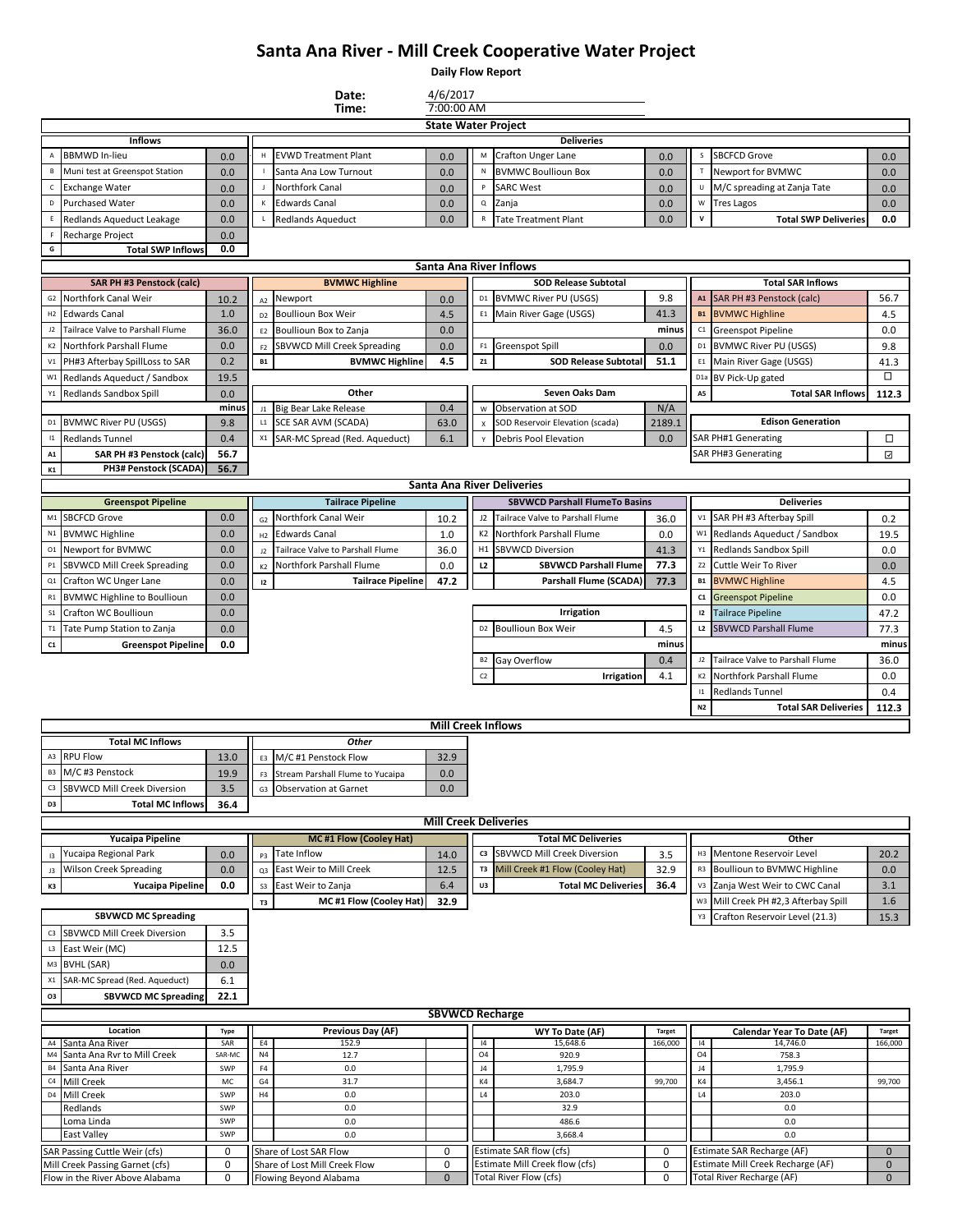## Santa Ana River - Mill Creek Cooperative Water Project Mill Creek Stations